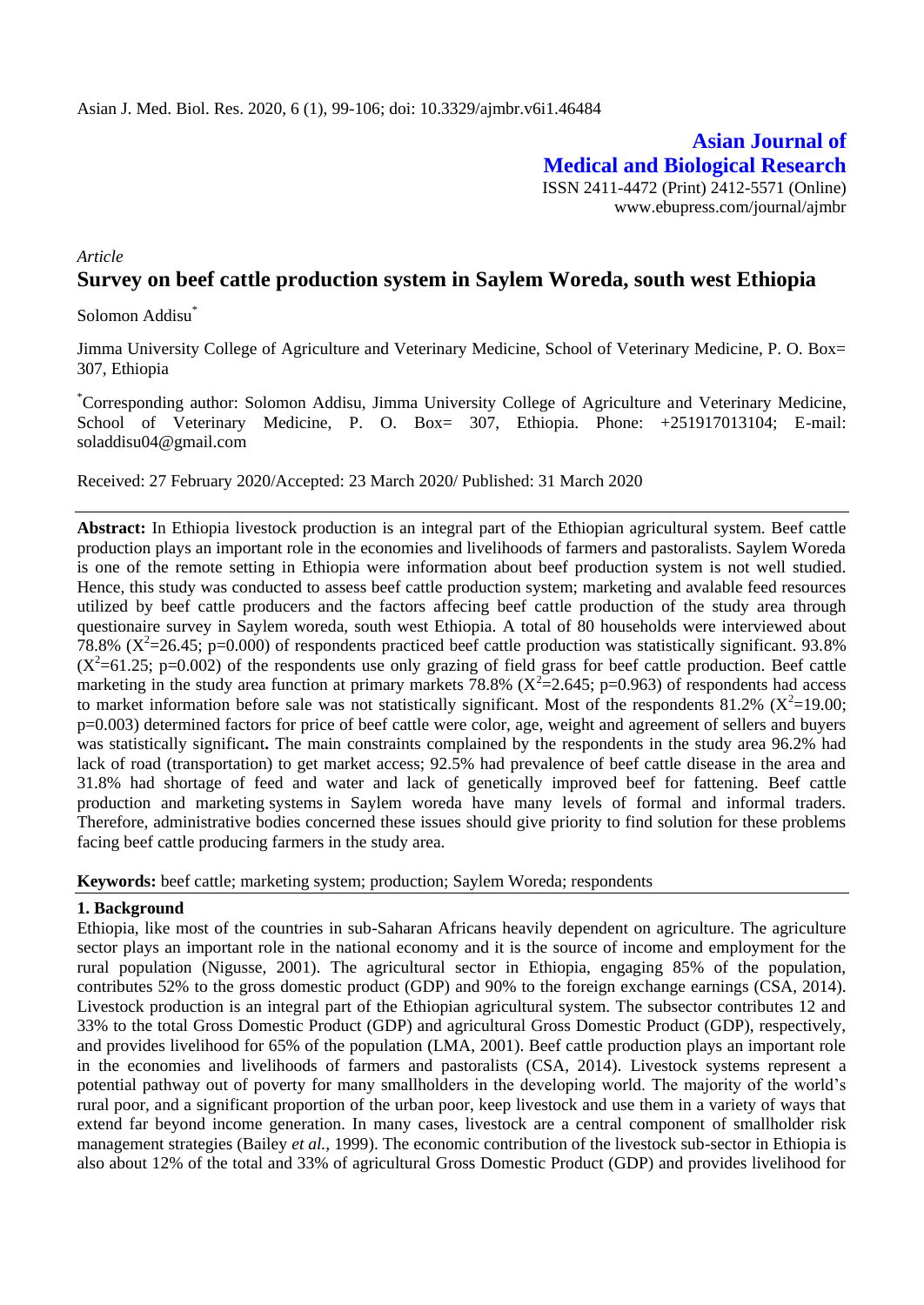65% of the population. Livestock in Ethiopia provide draught power, income to farming communities, means of investment and important source of foreign exchange earning to the nation (Solomon *et al.,* 2003).

The beef cattle production systems are predominantly categorized as agro-pastoral system in the lowlands, and the mixed crop–livestock system in the highlands. Traditionally, fattening of animals in both systems concentrates on male animals and on females which are either infertile or have finished their reproductive cycle. In the lowland agro-pastoral system, grazing is the most common source of feed, with limited use of crop residues, whereas in the highland system, crop residues are the most important source of animal feed. During the wet season, when crop residues are scarce in the highlands, male animals are taken to the lowland areas for grazing (Elias *et al*., 2007). Beef cattle production ranges from the beef cow herds that typically graze on pastureland or graze the remaining residue on the land after grain harvest to growing and finishing young cattle in feedlots. The feedlot-housing systems used in beef cattle production typically varies by climate and can range from open earthen lots with very little shelter to open shed and lot or an enclosed confinement building. Manure handling and storage ranges from solid manure with bedding included, and runoff water from open lots to liquid slurry and treatment lagoon systems. Due to the increasing size of beef operations, the large volume of manure production, collection, storage and application to the land has presented challenges (Daniel, 2008).

In different parts of Ethiopia there was some survey works done to assess beef cattle production and marketing systems. But no works was done in Saylem woreda, south west Ethiopia. Therefore, this study was focused to :

- $\triangleright$  To assess beef cattle production system, marketing and avalable feed resources utilized by beef cattle producers in the study area through questionaire survey.
- $\triangleright$  To assess the constraints of the beef cattle production system of the study area through questionaire survey.

## **2. Materials and Methods**

## **2.1. Description of the study area**

The study was conducted from September, 2017 to June, 2018 in Saylem woreda of South Nation Nationalities Peoples Regional State, South West Ethiopia. Saylem Woreda is far 600 kms from Addis Ababa and located with a longitude 35<sup>0</sup> 0' 2" to 35<sup>0</sup>0' 5" West and latitude  $7^0$  2' 1" to  $7^0$  4' 9" North and an altitude of 1800 to 2200 meters above sea level. Saylem woreda has received an average annual rainfall ranging from 3212.3 mm to 4159 mm and an average annual temperature ranging from 11.96  $\degree$ c to 21.9 $\degree$ c. The agro ecological zone is high land and the major economic activities of the population were depends on farming crops and livestock production. Saylem woreda is one of the highly potential areas in livestock resources, but a lot of constraints are wide spread for the reduction of animal's production systems in the area (Saylem Woreda Livestock and Fishery Development Office, 2018).

## **2.2. Study design and sampling technique**

A questionnaire survey was conducted from September, 2017 to June, 2018 on 80 households to assess the beef cattle production system, marketing and avalable feed resources utilized by beef cattle producers and also the major constraints of the beef cattle production system in the study area. During the study time, four study kebeles (namely Techib, Dino, Senteria and Qoci kebeles) were selected purposively based on maximum; medium and minimum beef cattle production practice takes place. Within each kebeles; the households were selected for interview by using simple random sampling technique. Hence, 20 households were selected from each kebeles and totally 80 households were participated in this study.

## **2.3. Methods of data collection**

## **2.3.1. Questionnaire field survey on beef cattle producers**

Questionnaire field survey was a primary data which were obtained through administered predesigned questionnaire to households from each selected kebeles. The objective of the questionnaire survey was explained to the participants before start of the interview. Questionnaire surveys with open and closed questions were used amongst the households and who were willing to participate in the survey. The owners' or one from the member of the households were interviewed in their local language. The questionnaire was developed in English and translated into Kafigna language for participants. The questionnaire was basically divided in to five parts comprising: Background information of the respondents"; beef cattle production system practiced in the area; feeding and watering sources; marketing system and major constraints for beef cattle production in the study area. This questionnaire survey was conducted on simple randomly selected 80 households from four purposively selected kebeles (namely Techib, Dino, Senteria and Qoci kebeles). From these kebeles Techib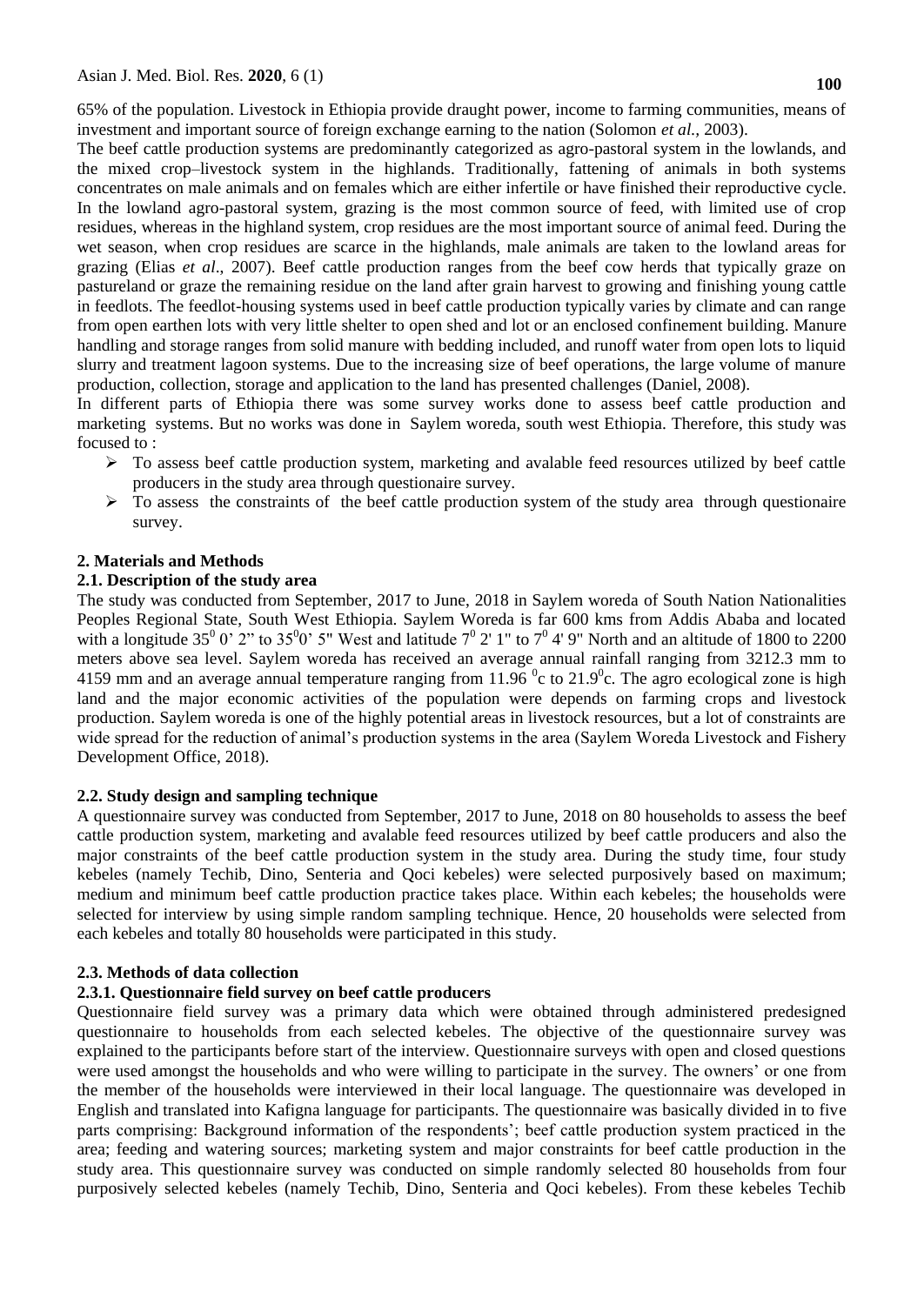kebele is the highest or maximum beef production was practiced, in Dino and Senteria kebeles were medium beef production were practiced and finally the lowest beef production was practiced in Qoci kebele.

#### **2.4. Data management and statistical analysis**

The samples were collected based up on the appropriate sample collection methodology accordingly with the time frame work. All the collected data was entered through Microsoft Excel 2007 program and data analysis was performed with Pearson Chi-square  $(X^2)$  using SPSS version 16 statistical computer software. A *p-value* less than 0.05 were considered statistically significant with 95% confidence interval. Also descriptive analysis was employed for data analysis.

#### **3. Results and Discussion**

## **3.1. Demographic characteristic of the participants**

General demographic characteristic results of the households participated in interview are summarized in Table 1. On average, there were 20 household in each kebele were participated in the study area. Totally 80 households participated, 86.2% were males and 13.8% were females. Age distribution of the participants were classified in to three: young (15-30 years old); adult (30-60 years) and old (above 60 years old) in this study and the result showed young 17.5%, adult 56.2% and old 26.2%. Education level of the household heads were Illiterates 31.2%; basic reading and writing 43.8%, only 11.2% of them enrolled in primary schools, and only 13.8 were attended secondary school. In this study the proportion of illiterates (31.2%) was less than reported by Daniel (2008) **(**70.7%) in Borena zone. This difference may be due to shortage of the access school. Income sources of the household heads in the study area, both crop and livestock production are the main sources of income and are closely linked to the social and cultural lives of the community.

#### **3.2. Beef cattle production system**

Questionnaire results of beef cattle production system are shown in Table 2. Beef cattle production refers to the producer stayed in cattle production activity. From producers' survey, it was found out that most of the producers had been in cattle production activities for ling time. Results of this study revealed that 78.8% of the respondents indicated that they were involved in beef cattle production, but 21.2% were not involved beef cattle production. From the respondents, 47.5% were reared beef cattle to generate cash income; 10% for farming only and 42.5% for both to generate cash income and farming purposes. 61.2% of the participants got technical support on health, feed, marketing and beef cattle utilization from office of agriculture and 15% from fellow farmers, but 67.5% responds the technical support is not sufficient. 96.2% of the respondents follow traditional beef cattle production system.

#### **3.3. Feeding system of beef cattle production**

Questionnaire results on feeding system of beef cattle production are shown in Table 3. According to the response of 80% households, they had sufficient grazing land for their cattle, but 20% of the respondents explained that the grazing land for their cattle is not enough. Accordingly, the results of this study showed that 45% households, there is feed shortage for their cattle in general and 17% households responded that the problem is there but it depends on the seasons, while the remaining 21% replied that there is no feed problem in their area. According by the study of Sintayehu *et al*. (2010) in the relatively wet highlands, available livestock feed (including grazing) is estimated to fall 40% short of requirement. Dry period or season is the most critical periods when feed shortage occurs and water resources decrease both in amount and quality, as indicated by the respondents. 96.2% of them do not store feed for their cattle, but only 3.8% of the respondents reported that they just store feed to the home for their cattle to use during dry season.

From the respondents, 93.8% were used field grazing system on natural pasture which is the most common practice for all species of animals in the Saylem woreda. Some of them used salt as a supplement. Those ready for sale are supplemented with salt as the producers strongly believe in that salt is helpful for conditioning their beef cattle before sale. Bruk and Tafesse (2000) obtained a comparable result that in pastoral areas, the natural pasture is the main source of feed for livestock and in order to utilize the resource properly. Only 6.2% were used some of the farm products and residues used as a source of feed to the different groups of cattle. Water resources in the study area are dominated by the rivers. Among the 80 respondents 52.5% of them indicated that there are problems with the water resources such as poor water quality, thus the rest reported that during the dry periods the water quality is poor and results in water borne diseases.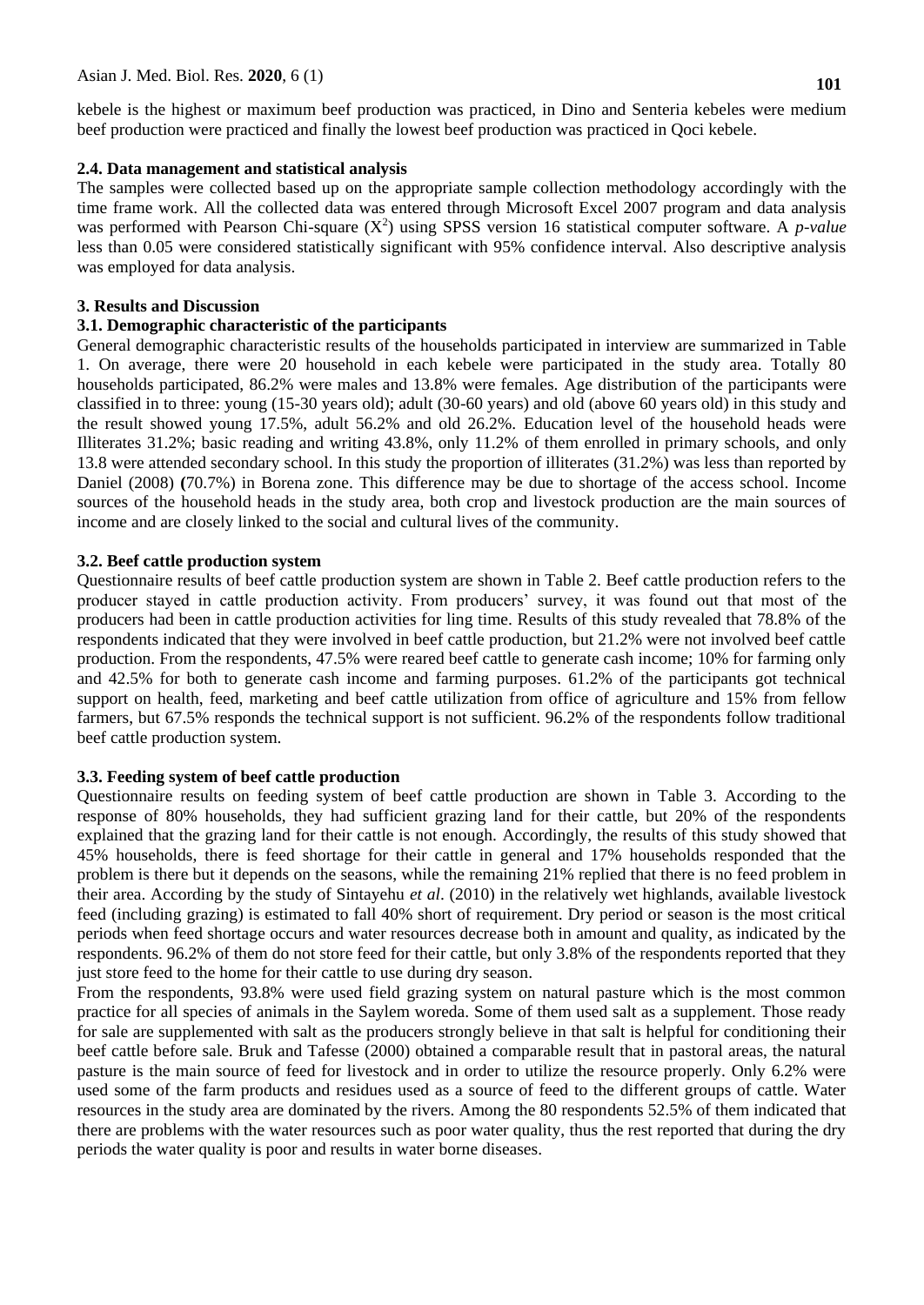#### **3.4. Beef cattle marketing system in Saylem Woreda**

Results of beef cattle marketing system of the study area are shown in Table 4. Markets are an area where animals are exchanged weekly between the producers and traders for different purposes or sells in the primary markets. The current survey carried out on income generated from beef cattle production, 95% of the respondents replied that it was increasing. Market information is vital to minimize information gaps and uncertainties that exist in the agricultural sector. According to the results of this study on market information sources, the majority of the respondents, 78.8% get destination market information before they went out to sell their beef cattle. The primary marketing area was Yadota market is located 680 km from the capital, Addis Ababa, the capital of Saylem woreda. There are two market days, Saturday and Tuesday. Saturday, is the major market day for livestock. Regarding the marketing route, there are two main livestock-marketing routes (Jimma town and Mattu town) in the study area. From the respondents 76.2% were sold on Yadota market and 23.8% were on Techib markets. 83.8% of the respondents sold for traders, 8.8% for abattoirs and 7.5% for local butchers. In this study, 11.2% of the respondents replied that beef cattle marketing the price was depends color, 5% on age, 2.5% on weight and 81.2% depends on color, age, weight of the animal and the negotiation between the sellers/producers and the buyers. Prices also depend mainly on supply and demand, which is heavily influenced by the season of the year and the occurrence of religious and cultural festivals. Purchasing of live cattle at the markets is performed based on the requirements of the customers. Thus breed, sex, age, weight and sometimes color of the animal for the live export are the major criteria considered by the export abattoirs during purchase. Due to lack of weighing facilities, mostly cattle transaction is done "based on evaluation and assessing the body conditions, which tend to be highly subjective.

## **3.5. Major factors affecting for beef cattle production in the study area**

Major constraints for beef cattle production are summarized in Table 5. The major constraints for the production of beef cattle in the study area assessed data showed that 68.8% had health problem of cattle, while 31.2% had a problem of shortage of feed and water and lack of genetically improved breeds of beef cattle in the area. National Bank of Ethiopia (2002) indicated that the problem of feed and water is much more pronounced during drought crises, which is a recurrent phenomenon in beef cattle producer areas. From the survey results on the prevalence of diseases problem in beef cattle indicated that 92.5%. This result is in line of agreement with Daniel (2008) reported 92.6% of the respondents there is cattle health problem in the study areas. Based on animal health services, 53.8 % of the respondents use veterinarians" service while 16.3% used traditional medications only; indicated that the traditional medications are relatively cheaper than the modern one. But 30% used both modern and traditional medications. The frequent occurrence of livestock diseases in the area directly inflict a heavy loss on the economy of the society and further regaining of their market takes time.

In the study area, the producers 96.2% trek their animals by foot due to absence of road access in the area. Road networks provide the necessary links and access to services and markets for agricultural commodities among others. However, results of this study revealed that producers used traditional stock routes to move their animals to the markets. The results of this study revealed that 100% of the respondents trek their cattle to primary markets. This finding is consistent with the report of Aklilu (2002) stated that in Ethiopia, the supply of livestock to the primary, secondary and terminal markets is mostly done through trekking. The larger proportions of the producers trek their own animals to markets along with relatives or neighbors, and is aimed at minimizing costs. Lack of access to transport networks limits poor communities from market participation and constrains their economic opportunities and then contributing to inability to strengthen human capabilities and this agrees with results of this study.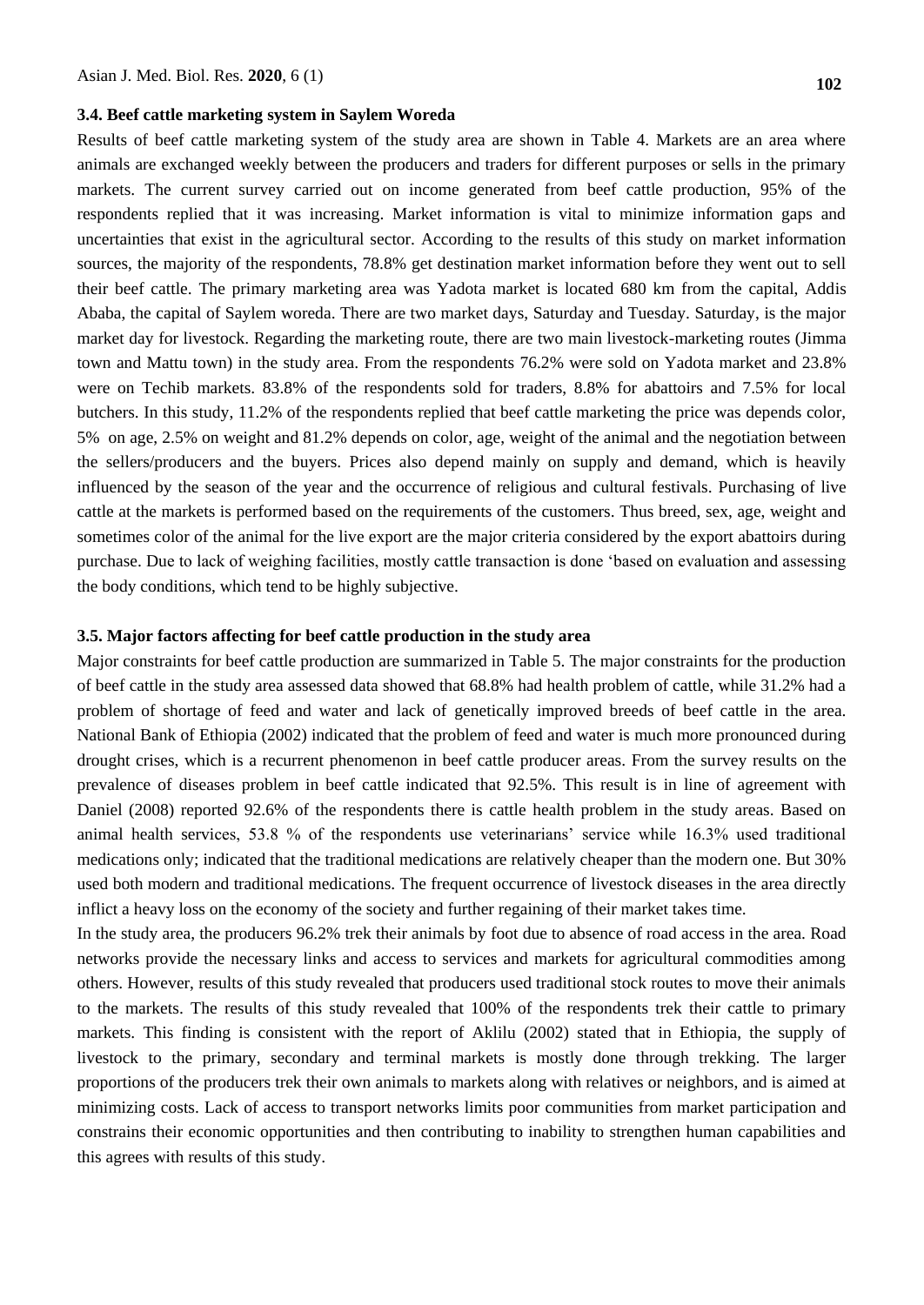|                            | ັ                  |                 |                           |         |  |
|----------------------------|--------------------|-----------------|---------------------------|---------|--|
| <b>Characteristics</b>     | No. of respondents | Percent $(\% )$ | $\overline{\mathbf{X}^2}$ | P-value |  |
| Kebele:                    |                    |                 |                           |         |  |
| Dino                       | 20                 | 25              | 4.230                     | 1.00    |  |
| Techib                     | 20                 | 25              |                           |         |  |
| Senteria                   | 20                 | 25              |                           |         |  |
| Qoci                       | 20                 | 25              |                           |         |  |
| Gender:                    |                    |                 |                           |         |  |
| Male                       | 69                 | 86.2            | 3.056                     | 0.978   |  |
| Female                     | 11                 | 13.8            |                           |         |  |
| <b>Marital status:</b>     |                    |                 |                           |         |  |
| Marriage                   | 77                 | 96.2            | 4.525                     | 0.064   |  |
| Single                     | 2                  | 2.5             |                           |         |  |
| Divorced                   | $\mathbf{1}$       | 1.2             |                           |         |  |
| Age:                       |                    |                 |                           |         |  |
| Young                      | 14                 | 17.5            | 9.825                     | 0.0011  |  |
| Adult                      | 45                 | 56.2            |                           |         |  |
| Old                        | 21                 | 26.2            |                           |         |  |
| <b>Educational status:</b> |                    |                 |                           |         |  |
| Illiterates                | 25                 | 31.2            | 2.600                     | 2.034   |  |

 $35$  43.8<br>9  $11.2$ 

11 13.8

 $\frac{5}{2}$  6.2<br>2.5

68 85

5 6.2 16.002 0.001

11.2

2 2.5

**Table 1. General demographic characteristic results of the households participated in interview.**

Both crop and livestock production **X 2=** Pearson Chi-square

Basic writing and reading

Primary school Secondary school

Wage labor

**Sources of income:** Crop production Livestock production

## **Table 2. Questionnaire results of beef cattle production system.**

| <b>Characteristics</b>                  | No. of respondents | Percent $(\% )$ | $\overline{\mathbf{X}^2}$ | <b>P-value</b> |
|-----------------------------------------|--------------------|-----------------|---------------------------|----------------|
| Involved in beef cattle production:     |                    |                 |                           |                |
| Yes                                     | 63                 | 78.8            | 26.450                    | 0.000          |
| N <sub>0</sub>                          | 17                 | 21.2            |                           |                |
| Purpose of beef cattle rearing:         |                    |                 |                           |                |
| To generate cash income                 | 38                 | 47.5            | 1.900                     | 2.546          |
| For farming                             | 8                  | 10              |                           |                |
| Both for selling and farming            | 34                 | 42.5            |                           |                |
| From whom do you get support:           |                    |                 |                           |                |
| Office of agriculture                   | 49                 | 61.2            | 6.900                     | 1.873          |
| <b>Fellow farmers</b>                   | 12                 | 15              |                           |                |
| Administrative conferences              | 7                  | 8.8             |                           |                |
| From all                                | 12                 | 15              |                           |                |
| Is the technical support is sufficient: |                    |                 |                           |                |
| Yes                                     | 54                 | 67.5            | 19.800                    | 0.020          |
| N <sub>0</sub>                          | 26                 | 32.5            |                           |                |
| On what issue do you get support:       |                    |                 |                           |                |
| On health of beef cattle                | 36                 | 45              | 2.400                     | 2.523          |
| On feed and marketing of beef cattle    | 10                 | 13.6            |                           |                |
| On beef cattle utilization              | 2                  | 2.5             |                           |                |
| On all aspects motioned above           | 32                 | 40.1            |                           |                |
| What production system do you follow:   |                    |                 |                           |                |
| Traditional                             | 77                 | 96.2            | 28.450                    | 0.031          |
| Modern                                  | 3                  | 3.8             |                           |                |

**X 2=** Pearson Chi-square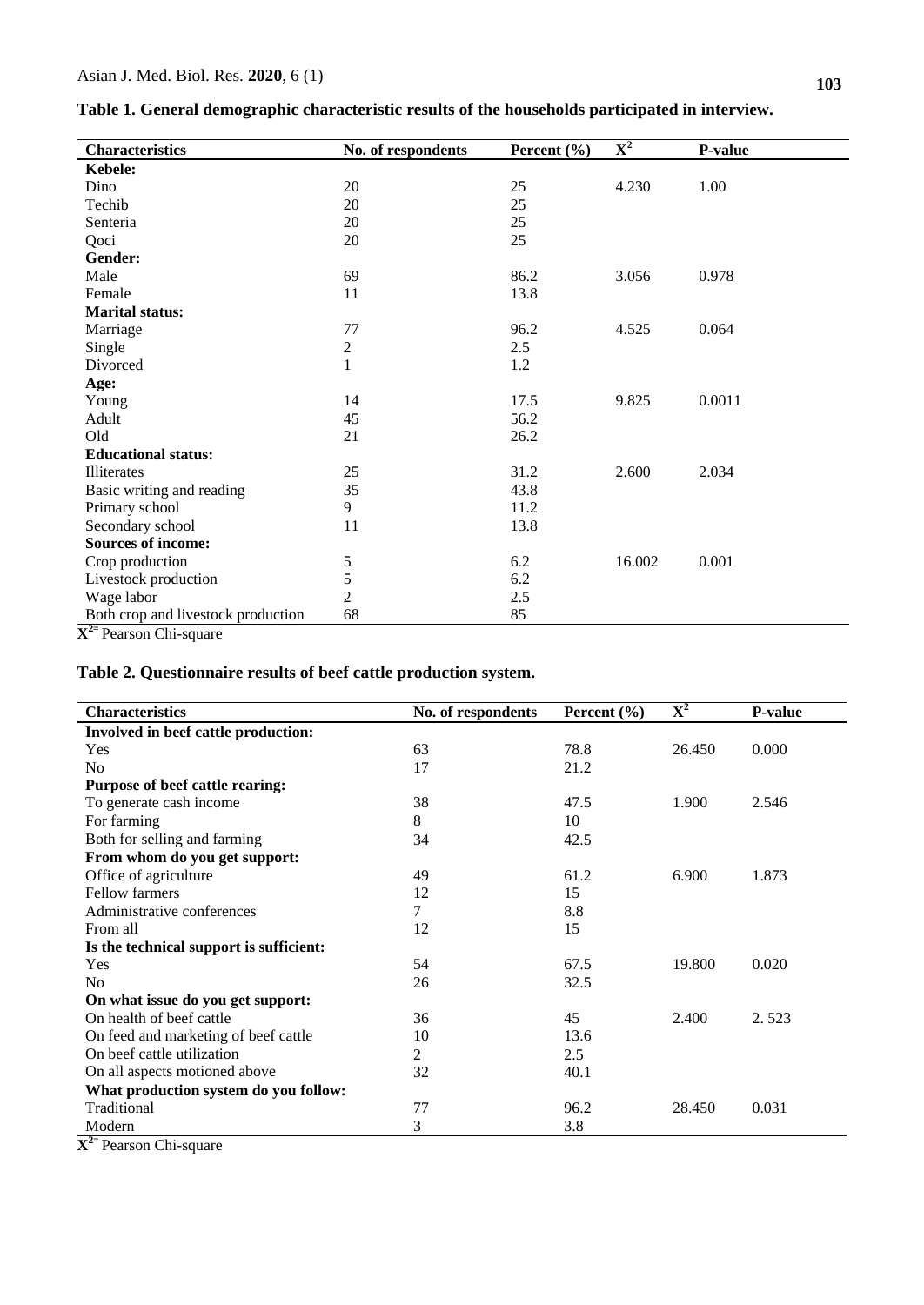**Table 3. Questionnaire results on feeding system of beef cattle production.**

| <b>Characteristics</b>               | No. of respondents | Percent $(\% )$ | Chi-square $(X^2)$ | <b>P-value</b> |
|--------------------------------------|--------------------|-----------------|--------------------|----------------|
| Do you have sufficient grazing land: |                    |                 |                    |                |
| Yes                                  | 64                 | 80              | 4.800              | 2.641          |
| No                                   | 16                 | 20              |                    |                |
| Is there feed shortage:              |                    |                 |                    |                |
| Yes                                  | 36                 | 45              | 6.775              | 0.521          |
| No                                   | 27                 | 33.8            |                    |                |
| It depends on season                 | 17                 | 21.2            |                    |                |
| When is feed shortage was critical:  |                    |                 |                    |                |
| During dry season                    | 71                 | 88.8            | 48.050             | 0.020          |
| During summer season                 | 9                  | 11.2            |                    |                |
| Do you store feed for your cattle:   |                    |                 |                    |                |
| Yes                                  | 3                  | 3.8             | 68.450             | 0.000          |
| N <sub>o</sub>                       | 77                 | 96.2            |                    |                |
| <b>Feed resource utilized:</b>       |                    |                 |                    |                |
| Grazing of field grass               | 75                 | 93.8            | 61.250             | 0.002          |
| Crop residue                         | 5                  | 6.2             |                    |                |
| Source of water for your cattle:     |                    |                 |                    |                |
| Rivers                               | 54                 | 67.5            | 10.825             | 0.744          |
| Mechanically assisted                | 26                 | 32.5            |                    |                |
| Is there problems regarding water::  |                    |                 |                    |                |
| Yes                                  | 42                 | 52.5            | 0.200              | 1.655          |
| N <sub>0</sub>                       | 38                 | 47.5            |                    |                |

**Table 4. Results of beef cattle marketing system of the study area.**

| <b>Variables</b>                                     | No. of respondents | Percent<br>$(\%)$ | Chi-square<br>$(X^2)$ | <b>P-value</b> |
|------------------------------------------------------|--------------------|-------------------|-----------------------|----------------|
| Income you generating from beef cattle:              |                    |                   |                       |                |
| Increasing                                           | 76                 | 95                | 64.800                | 0.000          |
| Decreasing                                           | 4                  | 5                 |                       |                |
| Do you get market information:                       |                    |                   |                       |                |
| Yes                                                  | 63                 | 78.8              | 2.645                 | 0.963          |
| No                                                   | 17                 | 21.2              |                       |                |
| Where do you sell your beef cattle                   |                    |                   |                       |                |
| Yadota                                               | 61                 | 76.2              | 22.050                | 0.011          |
| Techib                                               | 19                 | 23.8              |                       |                |
| To whom do you sell:                                 |                    |                   |                       |                |
| Traders                                              | 67                 | 83.8              | 19.525                | 0.023          |
| Abattoirs                                            | 7                  | 8.8               |                       |                |
| Local butchers                                       | 6                  | 7.5               |                       |                |
| What factors determined its price:                   |                    |                   |                       |                |
| Color                                                | 9                  | 11.5              | 19.000                | 0.003          |
| Age                                                  | 4                  | 5                 |                       |                |
| Weight                                               | 2                  | 2.5               |                       |                |
| Color, age, weight and agreement of seller and buyer | 65                 | 81.2              |                       |                |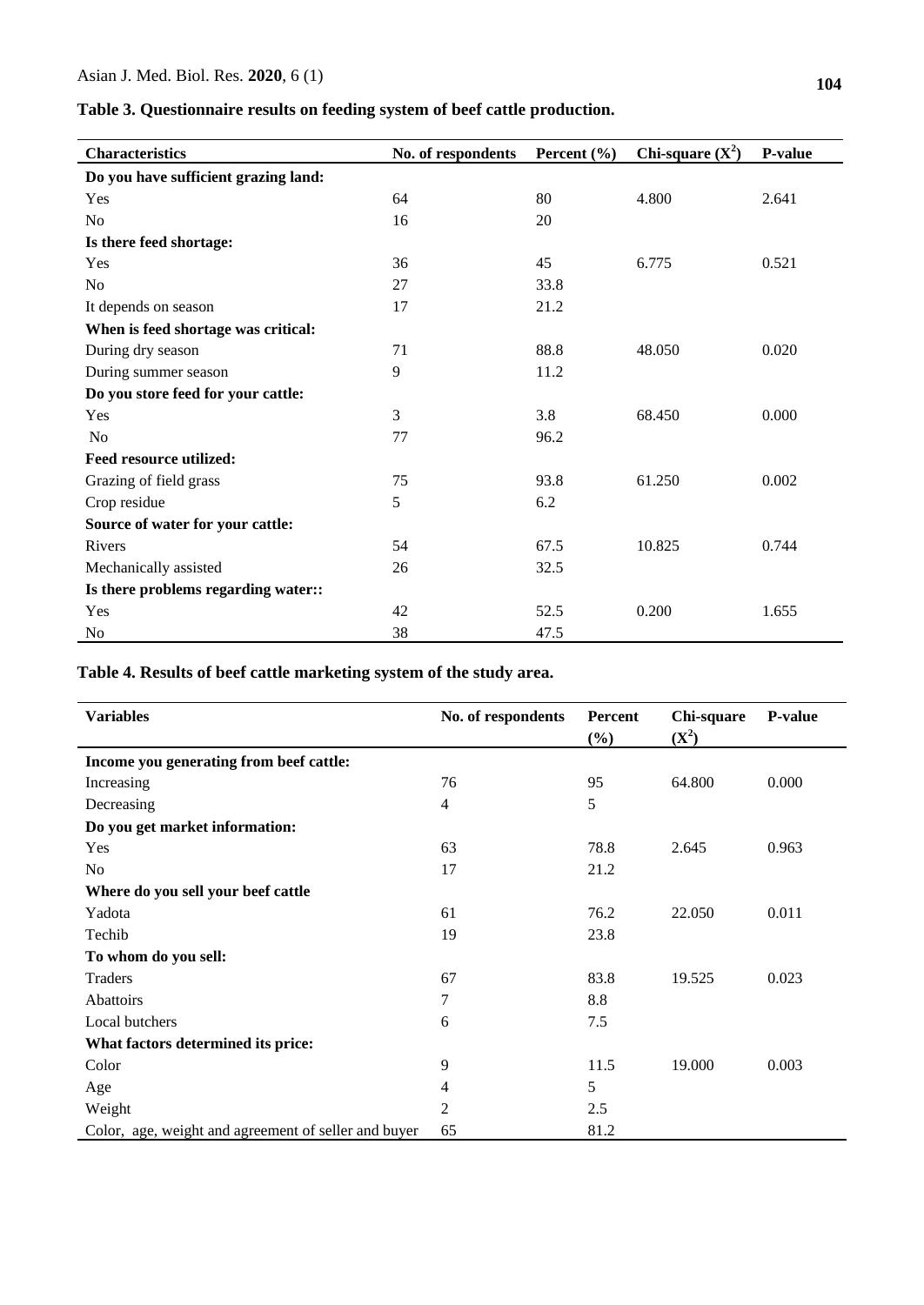**Table 5. Major constraints for beef cattle production.**

| <b>Variables</b>                               | No. of respondents | Percent $(\% )$ | $\overline{\mathbf{X}^2}$ | <b>P-value</b> |
|------------------------------------------------|--------------------|-----------------|---------------------------|----------------|
| Major constraints for beef production:         |                    |                 |                           |                |
| Health problems                                | 47                 | 68.2            | 35.054                    | 0.042          |
| Feed and water, improved breed                 | 33                 | 31.8            |                           |                |
| Is a problem of beef cattle disease:           |                    |                 |                           |                |
| Yes                                            | 74                 | 92.5            | 54.321                    | 0.003          |
| N <sub>0</sub>                                 | 6                  | 6.5             |                           |                |
| Whom do you assist for health service:         |                    |                 |                           |                |
| Veterinarians                                  | 43                 | 53.8            | 7.500                     | 1.683          |
| Traditional medications                        | 13                 | 16.3            |                           |                |
| Both veterinarians and traditional medications | 24                 | 30              |                           |                |
| Is a problem of road (transportation):         |                    |                 |                           |                |
| Yes                                            | 77                 | 96.2            | 32.200                    | 0.0043         |
| N <sub>o</sub>                                 | 3                  | 3.8             |                           |                |

**X 2=** Pearson Chi-square

## **4. Conclusions**

In the study area farmers practiced traditional beef cattle production system. The unbalanced beef cattle marketing supply and demand of the area is due to poor veterinary service; poor market extension services; poor infrastructure development; low prices and selling options and numerous weaknesses of livestock marketing system. The major constraints for the expansion of beef cattle production in the area were lack of awareness of the farmers to use modern system of beef cattle production; lack of road access in the area; shortage of veterinary services; shortage of quality feeds and clear water; lack of genetically improved breeds of cattle; the prevalence of cattle disease and poor management system of beef cattle. Based on this study, the following points are forwarded:-

- $\checkmark$  Administrative bodies concerned these issues should give priority to find solution for these problems facing beef cattle producing farmers in the study area.
- $\checkmark$  Improve animal health services delivery including vaccine for major diseases and drug supply system with close monitoring and supervision.
- $\checkmark$  Development of extension services in the areas in terms of beef cattle production, management and marketing systems.

## **Acknowledgements**

The authors would like to thank Saylem Woreda Livestock and Fishery Development office management bodies for their constructive comment and to the farmers for their cooperation during data collection.

## **Conflict of interest**

None to declare.

#### **References**

- Nigusse T, 2001. The Productivity and Profitability of Wheat and Teff Technologies in Selected Villages of Ethiopia. M.Sc. thesis presented to Addis Ababa University, Addis Ababa, Ethiopia.
- CSA, 2014. Livestock and livestock characteristics; Private peasant holdings; # 364, CSA, Addis Ababa, Ethiopia.
- Livestock Marketing Authority (LMA), 2001. Study on Causes of Cross–Border Illegal Trades in South, Southwest and Eastern Ethiopia, Market Research and Promotion Department, Addis Ababa, Ethiopia.
- Solomon A, A Workalemahu, B Hurrisa, MA Jabbar and MM Ahmed, 2003. Livestock marketing in Ethiopia: A review of structure, performance and development initiatives. Socio-economic and Policy Research Working Paper 52. ILR (International Livestock Research Institute), Nairobi, Kenya. 35pp.
- Bailey D, CB Barrett, PD Little and F Chabari, 1999. "Livestock markets and risk management among East African pastoralists: a review and research agenda". GL-CRSP PastoraRisk Management Project Technical Report No. 03/99. Utah State University.
- Elias M, G Berhanu, D Hoekstra and M Jabbar, 2007. Analysis of the Ethio-Sudan cross-border cattle trade: The case of Amhara Regional State. IPMS (Improving Productivity and Market Success) of Ethiopian Farmers Project Working Paper 4. ILRI (Internationa Livestock Research Institute), Nairobi, Kenya. 41 pp.